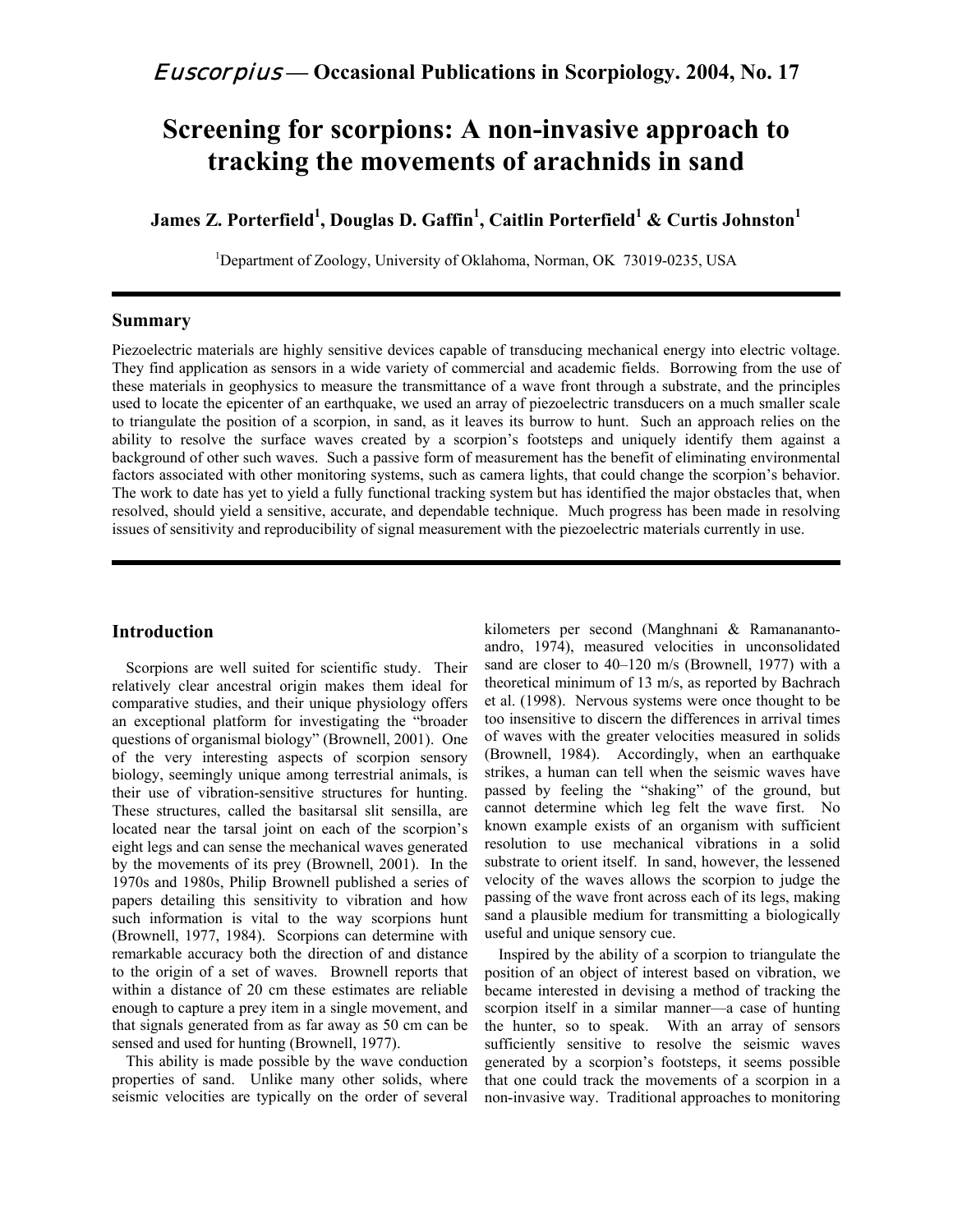such movements use a low-light or IR camera for filming. With such methods, however, a certain amount of light is necessarily introduced into the environment. In experiments where total darkness may be desired to limit the scorpion's reliance on visual cues, no completely satisfactory method exists for determining the position and movement of the study organism. With vibration sensors buried within the substrate, measurements would be taken in a passive way, eliminating the need for light sources or other behavioraltering stimuli. It has been the focus of this project to determine if such a technique can be developed, based on preliminary experimentation with inexpensive materials.

## *Piezoelectric materials*

Piezoelectric crystals are transducers that convert mechanical energy into a voltage and vice versa (Mason, 1950). As such, they can be used as sensors by producing a voltage proportional to the amount of strain applied or, with applied voltages they can be used as micromanipulators or motors. The major characteristic common to all materials exhibiting the piezoelectric effect is the lack of a center of symmetry in the crystal structure (Mason, 1950).

These materials are quite common, being used in such varied applications as crash sensors in automobiles, micromanipulators, "key finders" activated by whistling, and in electronic circuitry as filters for eliminating extraneous signals (Mason, 1950; Anonymous, 2004). For our purposes, the most appealing characteristic of these materials is their acute sensitivity, which makes them a candidate for the sensors required to register the very low energy waves that will be produced by a scorpions footsteps.

Piezoelectric materials can be specially manufactured to suit a particular application. As an inexpensive alternative, we have been using materials harvested from pre-existing commercial sources (see Methods).

#### *Theory of triangulation*

Theoretically, to determine the position of a scorpion, one needs at least three transducers arrayed so as to measure the passing waves from three different positions. The transducers are only able to measure the difference in arrival times of various waves, but from this information two methods for determining the position of the scorpion are available.

The first takes advantage of the fact that packets of waves are typically produced when the surface of the substrate is disturbed. Traditionally, these packets are referred to as primary, secondary, and long waves. Each has a characteristic transmission velocity and thus the tranducer will register their passage at different timesfirst the primary wavefront, then the secondary, and finally the long waves. If the waves have traveled any appreciable distance, the temporal separation between the arrivals of the various waves should be measurable. The farther the waves have had to travel, the greater the separation in time between their respective arrivals. This separation is predicted to vary linearly with distance traveled, but can appear nonlinear if the distances and depths of transmission are great. The latter factor involves the increasing velocity of the waves with depth, due to the increased compression of the substrate (Longwell & Flint, 1955).

A typical signal from a piezoelectric transducer registering surface waves is pictured below:



Here, the first few spikes likely represent the passage of compression waves, whereas those that follow are probably due to Rayleigh waves (Mason, 1950). Assuming one can accurately determine the difference in arrival times of these two sets of waves, one can calculate the total distance they have traveled.

Assuming that the increase in separation of the wave fronts is linear with respect to the distance the waves have traveled, one can calculate the distance from their origin to the receiver by solving the following equation for X:

 $X / Vs - X / Vp = t$ **where**  $X =$  *the distance from the origin to the receiver* **Vs** *= the velocity of the second wave to arrive* **Vp** *= the velocity of the first wave to arrive* **t** *= the time between the arrival of the two waves*

This distance can be represented graphically by a circle of radius X that is centered on the receiver, signifying that the origin of the waves could have been anywhere a radial distance of X from the receiver. If three receivers are used, and three such distances are derived, one can triangulate the position of the scorpion by determining the intersection of the three circles: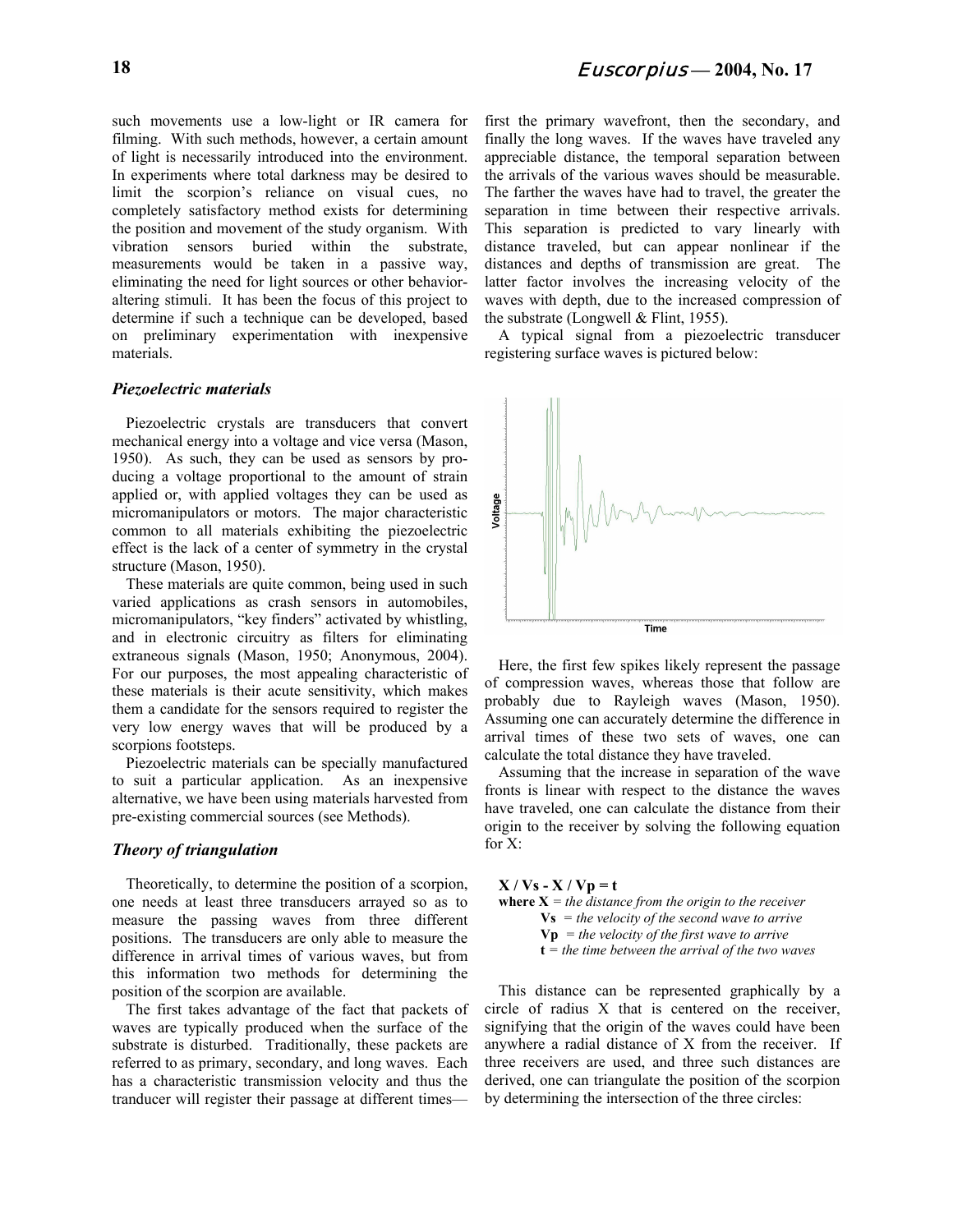

**P1, P2, P3** *= Piezoelectric receivers 1, 2, and 3* **S** *= Source of the disturbance*

We did not explore this approach for two reasons. First, it relies on the ability to precisely identify the arrival of at least two separate wave types. As will be discussed, one of the greatest difficulties encountered thus far is judging precisely the arrival of a single wavefront. Making two of these judgments for each measurement compounds the difficulty. Second, this approach will require that, beyond the use of surface waves, the more ephemeral compression waves be used. Compression waves spread in three dimensions, as opposed to surface waves that are largely two dimensional, and thus suffer from geometrical spreading to a greater degree than their surface counterparts. Essentially, the energy that interacts with a given receiver diminishes far more quickly with compression waves, making them hard to measure except at close range.

The second approach that can be used to determine the scorpion's position involves looking at the time difference of arrival of the same wave packet at each of the three receivers. One might, therefore, track the arrival of the Rayleigh wave front as it passes across each of the receivers.

If, for example, the source of the waves is equidistant from two receivers, the waves should arrive at the same time. If the source is closer to one receiver than the other, the wave packets will arrive first at the nearer of the two. More quantitatively, for receivers called "1" and "2," placed at "**p**" and "**-p"** on the x-axis respectively, the radial distance from any point in the xy plane to the first receiver can be expressed as:



**Where:**

- **R1 =** *the radial distance between the source and the first receiver (P1)*
- **x =** *the Cartesian coordinate of the scorpion on the x-axis*
- **p =** *the known position of the receiver (P1 or P2) on the x-axis*
- **y =** *the Cartesian coordinate of the scorpion on the y-axis*

The distance to the second receiver is thus

$$
R2 = SQRT [(x+p)2 + y2]
$$

The difference in the distances is

R2 - R1 = SQRT 
$$
[(x+p)2 + y2]
$$
 - SQRT  $[(x-p)2 + y2]$ 

This represents the extra distance the waves must travel to reach the second receiver after contacting the first. This distance can also be expressed as

$$
V * t = R2 - R1 = SQRT [(x+p)^2 + y^2] - SQRT [(x-p)^2 + y^2]
$$

# **Where**

**V =** *the velocity of the wave used for the calculation* **t =** *the time difference between the arrivals at the two receivers*

This yields a relationship between the arrival time difference and the x and y position of the scorpion. The equation itself is that of one-half of a hyperbola, as is more easily seen when rewritten in the more familiar form :

$$
\frac{x^2}{t * v/2} - \frac{v^2}{p^2 - t * v/2} = 1
$$

**Where**

**t***,* **p***, and* **v** *are constant*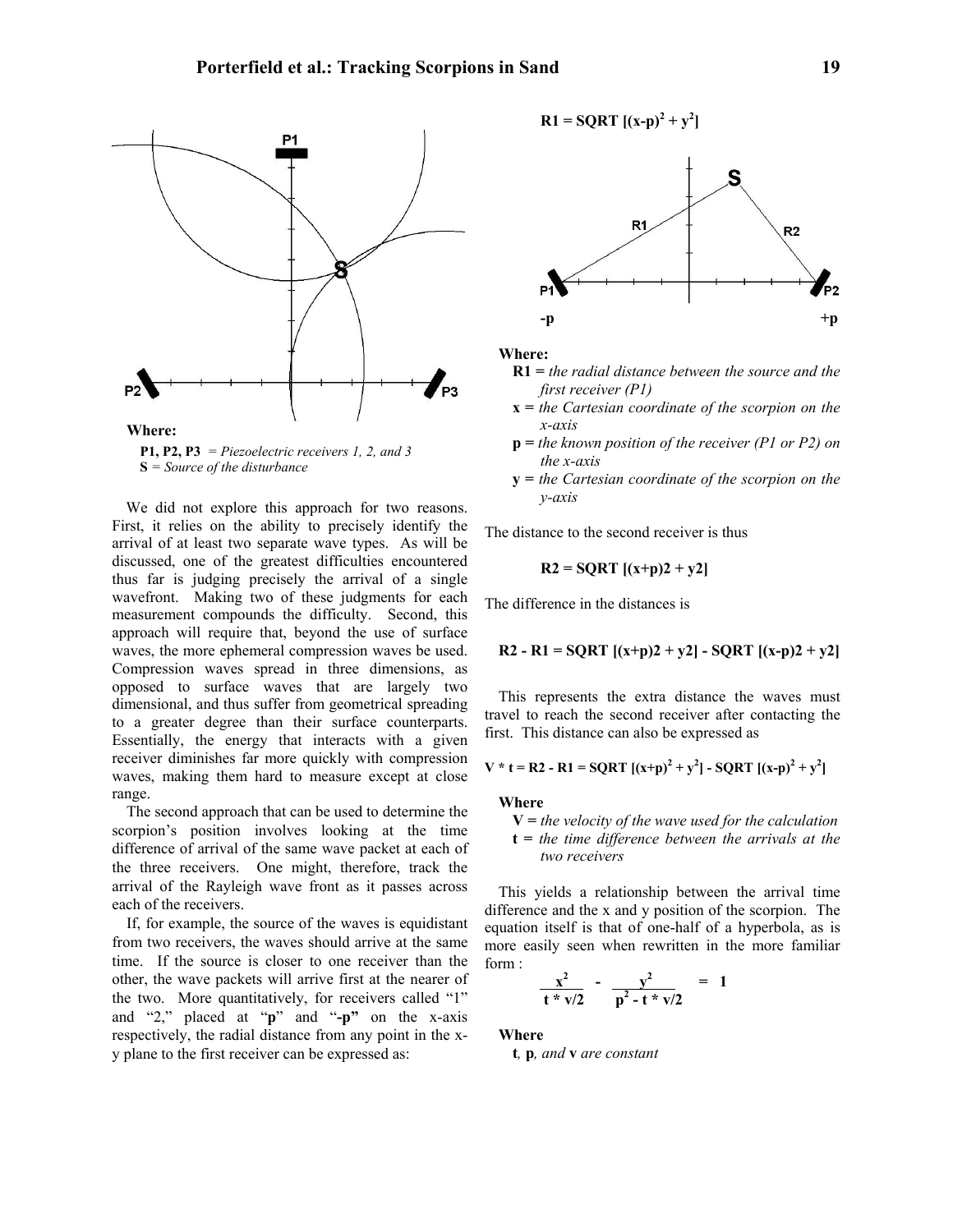A hyperbola describes the set of points for which the absolute value of R2 - R1 is constant (Demana & Waits, 1990). In our case, we are not concerned with the absolute value of R2 - R1 but rather the true value. A positive value for this difference indicates that the scorpion is closer to P1, whereas a negative value indicates the scorpion is closer to P2. Thus, when plotting the graph of the hyperbola, only half of the points are included; those on the side of the conjugate axis shared with the closest receiver.

For any given time difference between the arrivals at two receivers, a series of possible origination points are found by plotting the half of the hyperbola that used the nearest receiver as a focal point. If three receivers are used and the time differences are found between two pairs, two hyperbolas can be plotted. The intersection of these hyperbolas is the origin of the wave fronts.



*Representation of the intersection of two hyperbolas generated by the time differences between P1 - P3 and P2 - P3 (the third possible hyperbola is not pictured). Here,*

- **S** *= Position of the scorpion* **P1** *= Receiver 1* **P2** *= Receiver 2* **P3** *= Receiver 3* **R1** *= Distance between S and P1* **R2** *= Distance between S and P2*
- **R3** *= Distance between S and P3*

Assuming that sensors are sensitive and precise enough to register the vibrations produced by the walking of a scorpion, a series of equations similar to those above could be solved to arrive at a position in the defined Cartesian coordinate system that represents the origin of the waves and thus the position of the scorpion at that moment.

# **Methods**

To develop a reliable system of triangulation for tracking a scorpion, the piezoelectric receivers must be both sensitive and reproducible. Various inexpensive commercial sources of piezoelectric materials were explored including those harvested from an antiquated brand of phonograph cartridge from the Astatic company, and those taken from two brands of electric lighters. Other sources have been examined but not tested to this date.

Each transducer was assessed for sensitivity and reproducibility to a signal generated by disturbing the surface of the sand. As this project is still in its trial stages, no single rigorous assay has been developed for comparing the performance of the various piezoelectric materials or determining the effect of the various alterations made to improve the setup. Most of the "data" to this date are either qualitative or based on simple voltage or signal-to-noise ratio comparisons.

The outputs of the transducers were amplified by an AM Systems differential AC Amplifier (Model 1700) and converted to a digital signal by a 1401-plus Analog to Digital Converter (CED, Cambridge, England). Spike II (CED) was used as the data acquisition and analysis software package.

Sand used in these experiments was collected from sandy regions of the Northern Chihuahuan Desert near Kermit, Texas, from areas with healthy populations of sand scorpions (*Paruroctonus utahensis,* in particular). Several small containers for this sand were experimented with, and the best results were achieved in a thick (approximately 2.5 cm) Styrofoam container, with a square internal diameter of 35 cm, filled with sand to an average depth of 20 cm. Good results were also achieved in an electrically grounded metal cookie tin of about 30 cm circular diameter and an average sand depth of 15 cm.

Several methods were used to disturb the surface of the sand, ranging from driving the tip of a pen into the surface, to dropping a small weight from a known height, to allowing a scorpion to walk across the surface.

To test the characteristics of each piezoelectric material, some effort was required to standardize the measurements and to improve the between-trial reproducibility. Steps were taken to filter out extraneous noise, adjust amplification parameters, and improve the sensitivity of the transducers themselves.

# **Results & Discussion**

The following factors had the most significant effects on the sensitivity and reproducibility of measurement: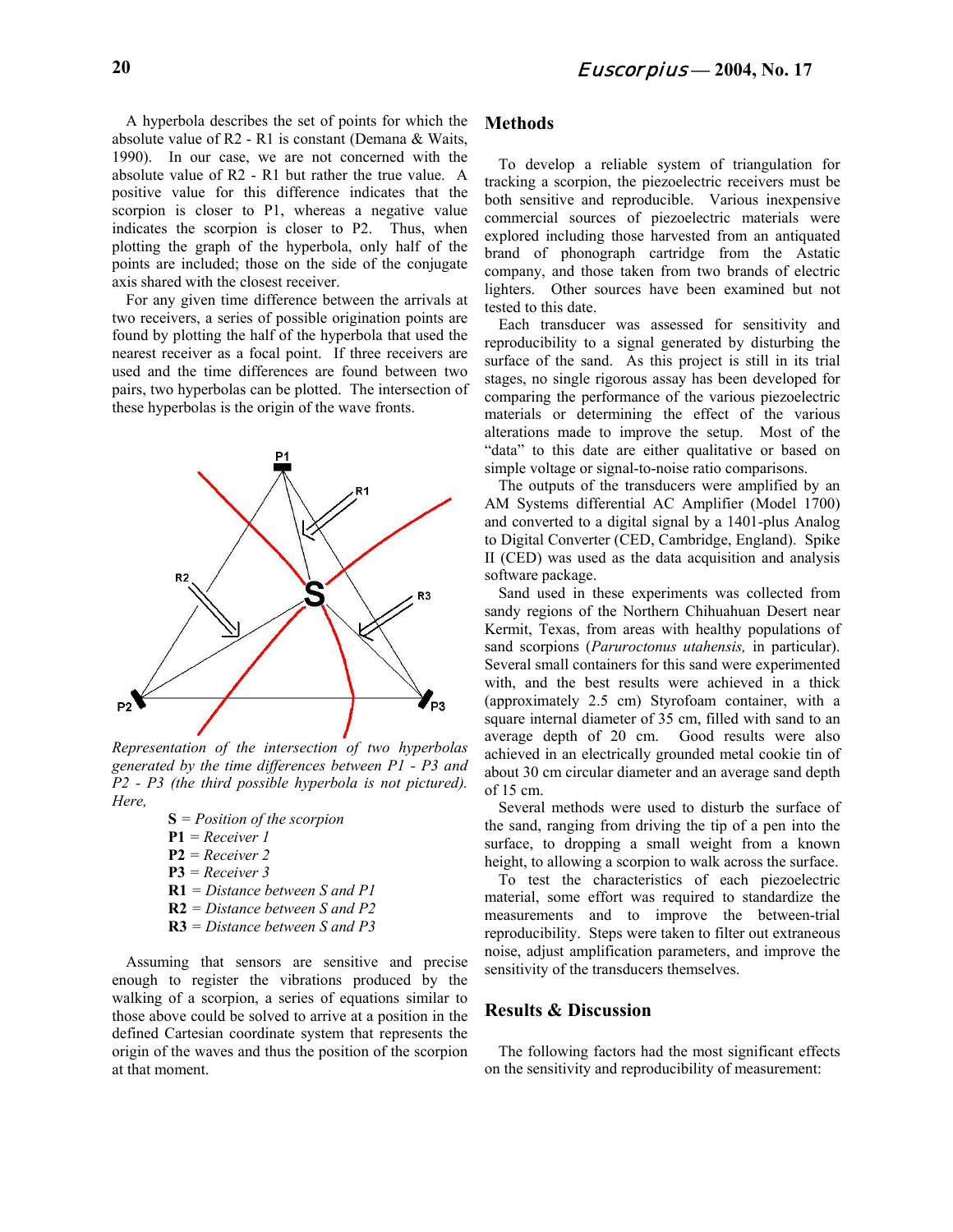- $\triangleright$  Bandpass filter of the signal from 300–500 Hz to capture the major frequency bandwidth for compression and Rayleigh waves in sand.
- $\triangleright$  Further insulation of the sandbox from extraneous vibrations.
- $\triangleright$  Use of a resistor/capacitor (RC) filter to attenuate unwanted frequencies.
- $\triangleright$  Elimination of unnecessary electromagnetic field effects from the environment.
- $\triangleright$  Reduction of amplification of the signal to prevent saturation of the amplifier.
- $\triangleright$  Increasing of the exposed area of the piezoelectric receiving element to improve sensitivity.

# *Bandpass filtering*

The greatest improvement to the signal came by limiting the frequency bandwidth used for amplification. For the AM Systems amplifier, the high pass filter ranges from 0.1 Hz to 300 Hz, and the low pass filter ranges from 500 Hz to 20,000 Hz. With the high pass filter set at 0.1 Hz and the low pass filter set at 20,000 Hz, the signal drifts over a wide range, and distinct wave pulses attributable to a stimulus cannot be identified. Brownell (2001) states that in sand the majority of the signal strength for compression and Rayleigh waves lies in the 300–500 Hz range for distances greater than 10 cm and up to 5000 Hz for lesser distances. On the assumption that either compression or Rayleigh waves would be valuable for triangulation purposes, the signals from the receivers were band passed filtered between 300 to 500 Hz. The result was immediately apparent, yielding a vastly improved signal. It was noted, by independently varying the high and low pass filters, that most of the noise and "drift" was a result of low frequencies. Thus, a high pass filter setting of 300 Hz was necessary, while filtering above 500 Hz was less important. The figure below shows an example of signal improvement with filtering:



#### *Insulation of the apparatus*

Most measurements were taken with the sandbox atop a thick foam insulation pad. This reduced the effects of building vibrations but did not completely eliminate them.

To further improve insulation from vibration, the apparatus was placed atop an inertial mass (a very heavy metal sheet) supported by four rubber racquet balls. Theoretically, this should eliminate high frequency noise as the inertial mass will resist high frequency oscillation. The effect of this step was not apparent and not seemingly worth the effort of involving the awkward inertial mass. This follows along with the observations made during bandpass filtering, that the lower frequencies had a greater effect on signal quality and that high-frequency noise is either not present, is attenuated by the sand, or does not seem to effect measurements.

# *RC filtering*

Several trials were conducted using an RC filter as a low and a high pass pre-filter. Unfortunately, during these measurements, the between-trial reproducibility remained poor. Thus, measurements could not be compared for a single piezoelectric receiver with and without filtering, but rather simultaneous measurements between two receivers (one with an RC filter and the other without) were made. Afterward, the filter was switched between the receivers to control for effects other than the filtering.

Following up on similar experiments previously conducted by Stephens & Gaffin (2000), a 99 kohm resistor and a 0.01 microfarad capacitor were used for the filter. For the simple setup we used, frequencies above or below the time constant, or "break point" of the RC circuit will be attenuated. The break point for this RC pair is 1010.1 Hz. Given the preferred frequency bandwidth of 300–500 Hz, this filter will likely work best as a low pass filter. This is confirmed by cursory examination of the effects seen when the filter was used as a high-pass filter; signal quality was either reduced or seemingly unaffected. However, rigorous testing using the device as a low pass filter has not been completed. It may also be desirable to adjust the resistance and capacitance values to better reflect the desired bandwidth of 300-500Hz.

## *Electromagnetic field effects*

Cables and wiring not associated with the triangulation apparatus may interfere with the measurements. The signal-to-noise ratio improved when all wires near the triangulation apparatus were disconnected and removed. The use of a loosely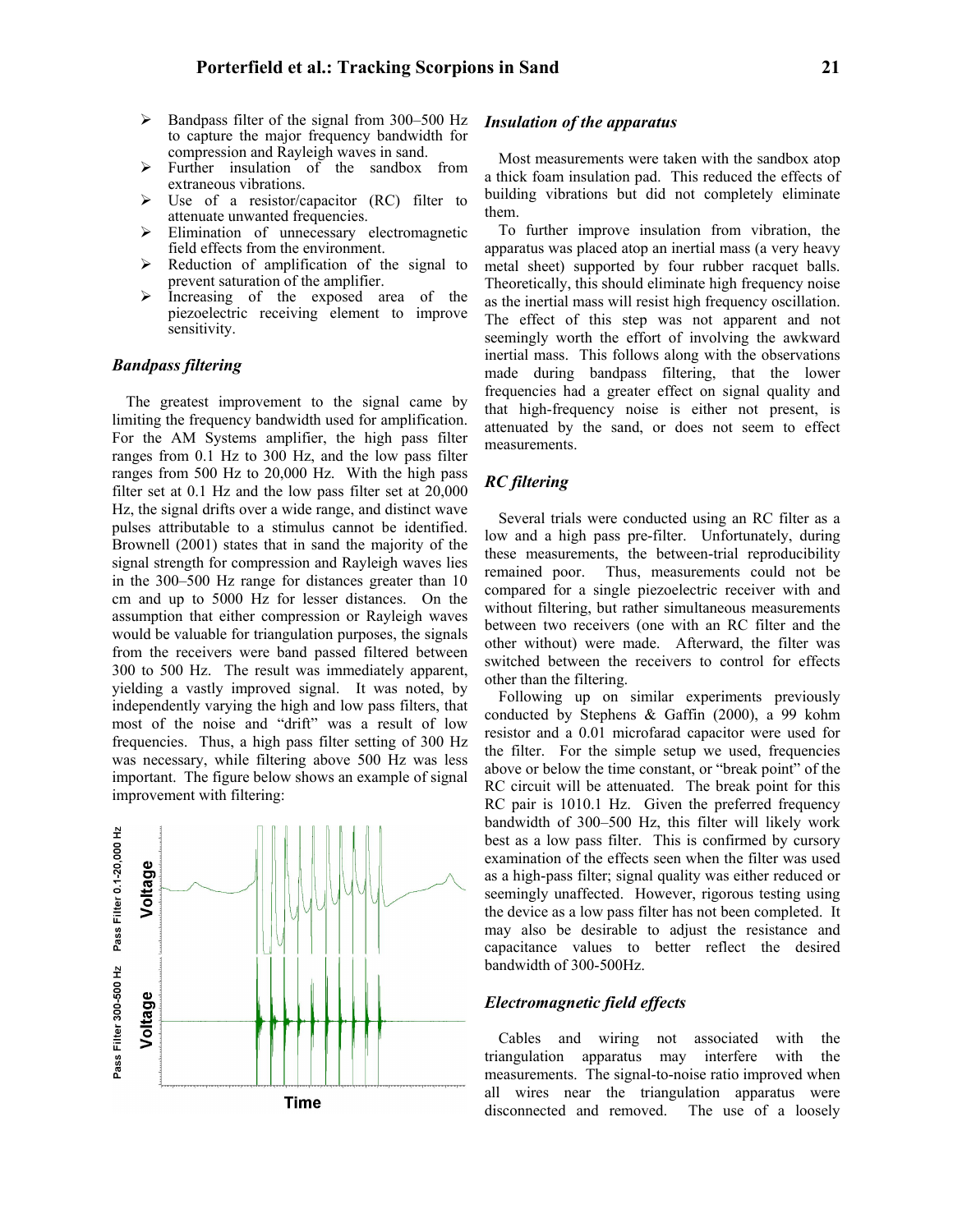constructed Faraday cage using window screens and aluminum foil has a yet uncertain effect.

# *Amplification*

In each of the previous trials, results were often qualitative or inconclusive. This is largely the effect of the inability to reproduce a given trial. Signal intensity would often change by an order of magnitude or more on separate days, given seemingly identical circumstances and setup. More problematic was the periodic loss of signal, even in the middle of a trial, when the spikes representing the stimuli would suddenly fail to register regardless of how hard the sand was disturbed. This loss of signal could be due to saturation of the amplifier. The amplification setting was subsequently reduced from 10,000X to 1,000X or 100X. This seems to largely correct the problem.

# *Choice of piezoelectric material and exposed surface area of the receiver*

Experimentation with the three sources of piezoelectric material used thus far indicates that highest sensitivity was achieved with the Astatic phonograph cartridge. Piezoelectric materials were also harvested from two brands of electric lighters: one purchased from the local supermarket and labeled only as a piezoelectric lighter, and the other a Scripto® brand utility lighter. These two brands of electric lighters contained transducers that were sensitive to the type of vibrations being used to a distance of approximately 20 cm. These have therefore been abandoned without further attempts to improve their sensitivity. The phonograph cartridges, as the more sensitive receivers, have been subject to several modifications to further improve their functionality. Originally, they were employed using their full casing, with the needle arm acting as the receptor and applying pressure directly to the transducer.



After testing, the cartridges were pried open and the transducer itself was used as the receptive element. This approach benefited from the increased surface area for receiving the waves, but suffered due to the fragility of pre-attached electrodes. Several electrodes were torn during handling.



Finally, the cartridge was altered by cutting away part of one of the sides, exposing the transducer but allowing it to remain within the stable casing. This seems to maximize the performance of the receivers while protecting the electrodes.

The best signals produced are sufficient to resolve a clear signal of a pencil driven into the sand at distance of more than 0.5 m. Unfortunately, they cannot, except in the very near field, resolve the footsteps of a scorpion above the baseline of background noise. For now, triangulation of a more robust signal (pencil tap) is being pursued to determine how accurately the triangulation can be performed assuming a sufficient signal. Once the technique is perfected, new sources of piezoelectrics will be sought. It may prove necessary to buy directly from a manufacturing company to achieve the necessary sensitivity.

## *Remaining obstacles*

Having resolved a majority of the problems involved in achieving a clear signal, the greatest remaining problem is interpreting these signals. The signal is assumed to be composed of several different wave types, however, the beginnings and ends of each are difficult to precisely identify. Attempts to determine, by hand, the velocity of the respective waves based on time-of-arrival measurements failed to achieve a precision of even tens of meters per second. The principal error was the identification of the arrival of the wave front. Techniques for such identification must be well known, as seismologists routinely make such determinations (Longwell  $\&$  Flint, 1955). Once we are able to better estimate the time of arrival of the waves, we will be able